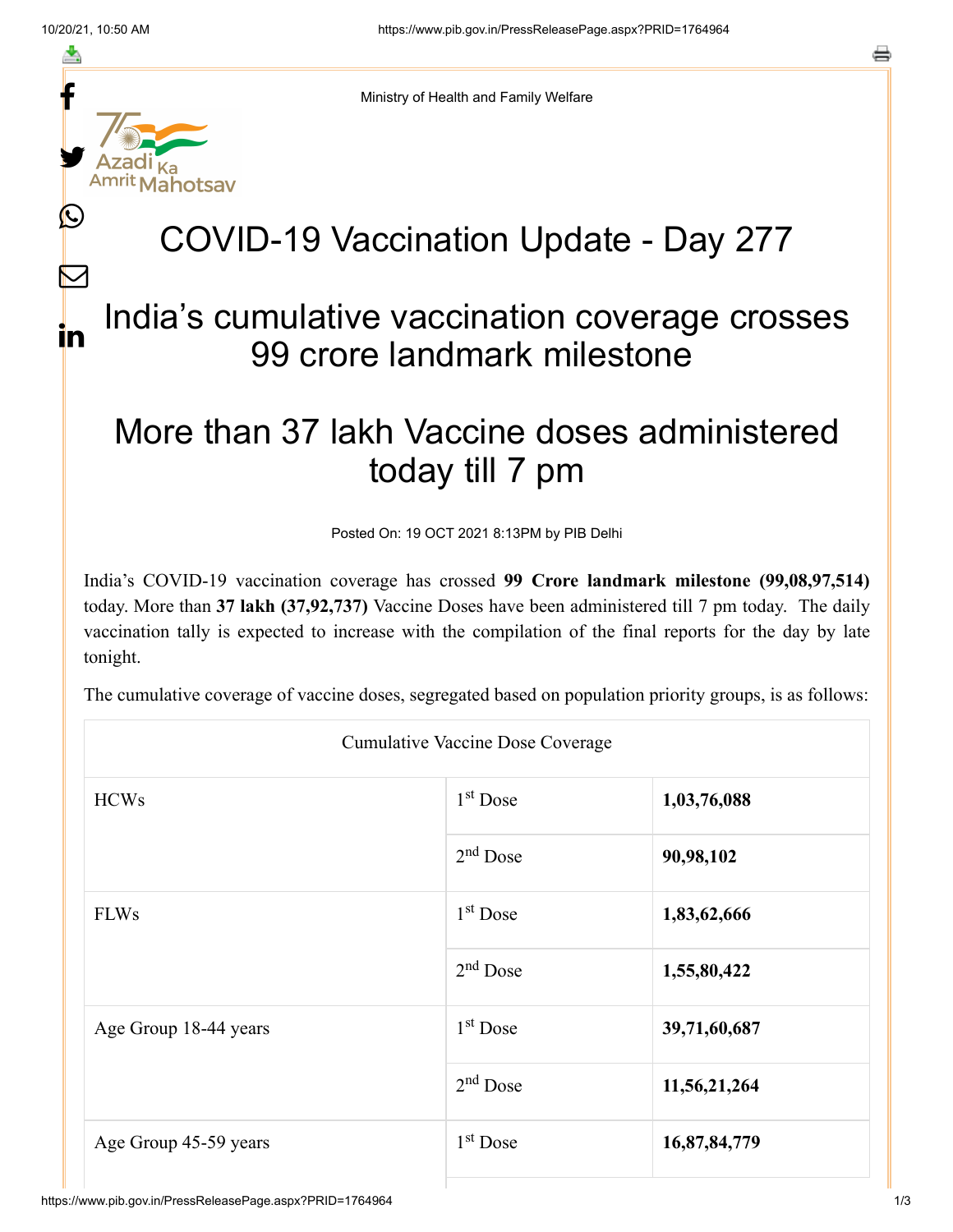| f                              |                                              | $2nd$ Dose | 8,76,27,981  |
|--------------------------------|----------------------------------------------|------------|--------------|
|                                | Over 60 years                                | $1st$ Dose | 10,62,56,993 |
| $\mathbf{\mathbf{\mathbb{C}}}$ |                                              | $2nd$ Dose | 6,20,28,532  |
| Ñ                              | Cumulative 1 <sup>st</sup> dose administered |            | 70,09,41,213 |
|                                | Cumulative $2nd$ dose administered           |            | 28,99,56,301 |
| in                             | Total                                        |            | 99,08,97,514 |

Today's achievement in the vaccination exercise, segregated by population priority groups, is as follows:

| Date: $19^{th}$ October, 2021 (277 <sup>th</sup> Day) |                      |           |  |  |
|-------------------------------------------------------|----------------------|-----------|--|--|
| <b>HCWs</b>                                           | 1 <sup>st</sup> Dose | 80        |  |  |
|                                                       | $2nd$ Dose           | 5,508     |  |  |
| <b>FLWs</b>                                           | 1 <sup>st</sup> Dose | 173       |  |  |
|                                                       | $2nd$ Dose           | 17,221    |  |  |
| Age Group 18-44 years                                 | 1 <sup>st</sup> Dose | 12,16,116 |  |  |
|                                                       | $2nd$ Dose           | 14,41,208 |  |  |
| Age Group 45-59 years                                 | $1st$ Dose           | 3,09,399  |  |  |
|                                                       | $2nd$ Dose           | 4,36,852  |  |  |
| Over 60 years                                         | $1st$ Dose           | 1,53,322  |  |  |
|                                                       | $2nd$ Dose           | 2,12,858  |  |  |